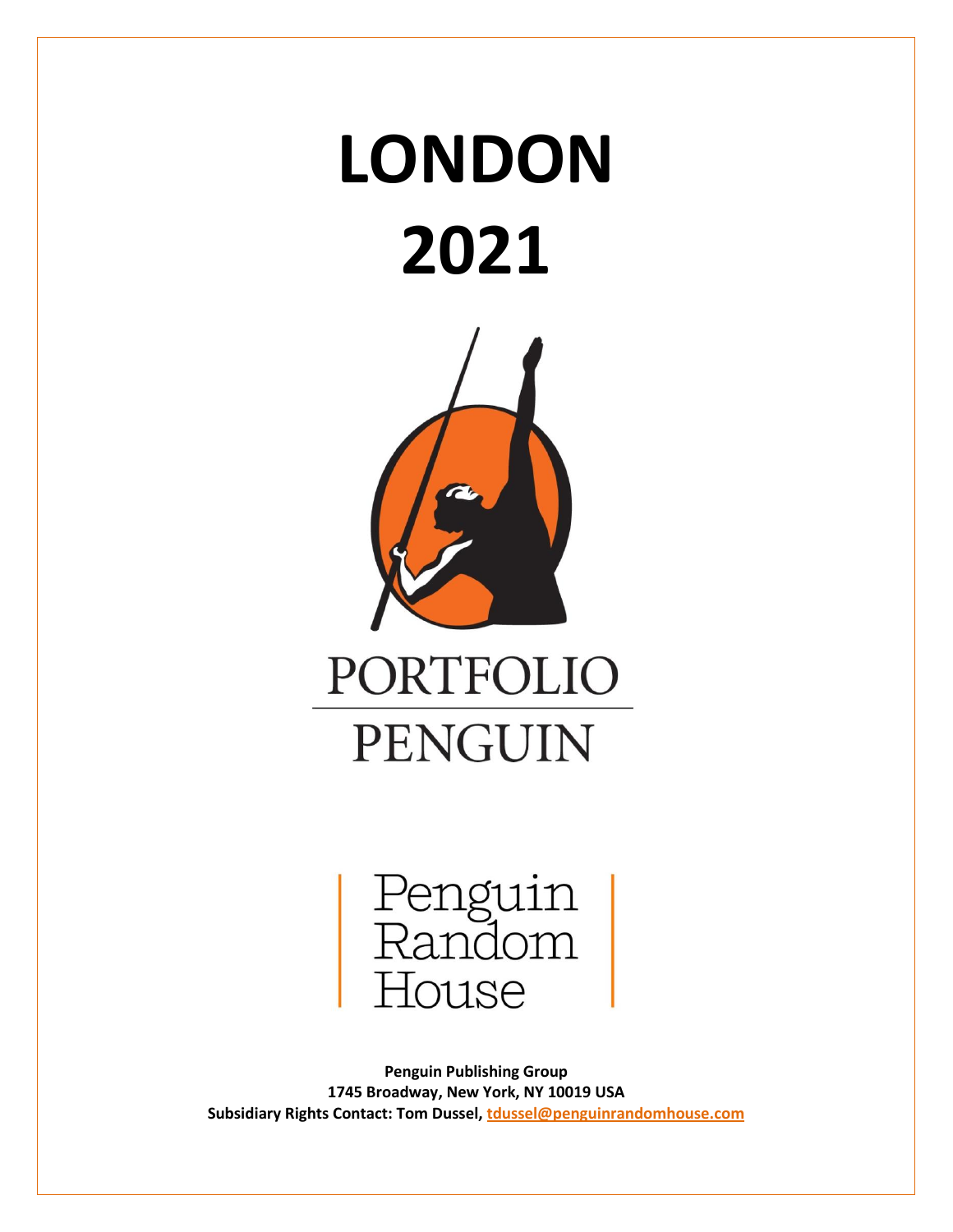# **NEW ACQUISITIONS AND FUTURE HIGHLIGHTS**

#### **Dandapani Fall 2022 THE POWER OF UNWAVERING FOCUS**

There is a missing element in most discussions of mindfulness: focus. You can't be mindful without the ability to concentrate! This book offers a practical, step-by-step guide for understanding and harnessing focus. It details a process for learning, practicing, and mastering both concentration and willpower. Readers will gain the ability to direct awareness and energy toward achieving life goals. Applying these proven methods empowers readers to overcome distraction, worry, fear, anxiety, and stress. [Dandapani](https://dandapani.org/) is a Hindu priest, entrepreneur, and former monk. He is a sought-after speaker at events and companies worldwide, and his Tedx Talk "[Unwavering Focus](https://youtu.be/4O2JK_94g3Y)" has been viewed almost five million times.

UK, Translation: Portfolio (editor Leah Trouwborst) Agent: Martell Agency Spanish: Planeta

#### **Duke, Annie Fall 2022 QUIT**

There are obviously times in our lives where we need more persistence, but it is equally true that there are times when we need *less* persistence. *Quit* will make the case for quitting and why it is so important to be a great quitter to improve decision-making under uncertainty to achieve real success. It will explain the forces that work against good quitting behavior and present strategies to become better at quitting. It will also help readers understand how to use quitting as a strategy to be more adaptive, build better models, and execute better on the things to which they actually commit. In addition to being rich in science, *Quit* relies on narratives from a variety of fields to illustrate and apply its ideas, spanning elite athletics, business, entertainment, investment, the military, adventure and personal endurance, public policy, poker, and other games. Narrative examples will also include a range of personal decisions, including education, jobs, relationships, home ownership, New Year's resolutions, where to eat, and even which grocery line to choose. Knowing when to stick and when to quit is the key to successfully navigating the world. [Annie](https://www.annieduke.com/) Duke is the bestselling author of *Thinking in Bets* and *How to Decide*. She is a former professional poker player and the co-founder of the Alliance for Decision [Education.](https://www.alliancefordecisioneducation.org/)

UK, Translation: Portfolio (editor Niki Papadopoulos) Agent: Levine, Greenberg, Rostan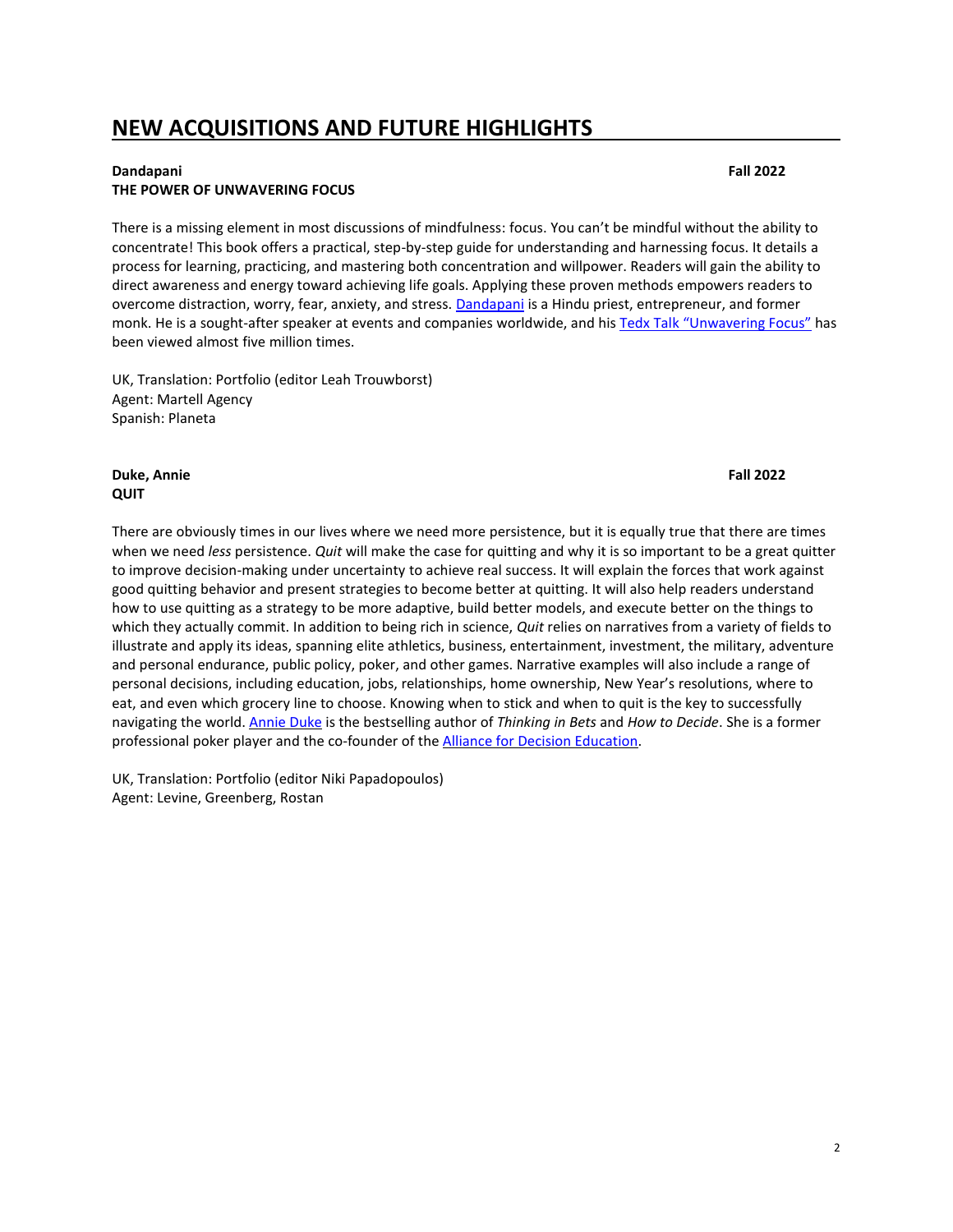#### **Hoyne, Neil Summer 2022 COMPETING ON DATA**

For more than a decade, Neil [Hoyne](https://twitter.com/neilhoyne) has been advising companies how to use digital marketing to grow their business. He argues that the marketing approach of most businesses is obsolete. They think in the short-term (did people purchase based on the ad offered up at this one moment?) and they try to figure out what "everybody" likes rather than identifying their best customers. But as Hoyne shows, 80% of revenue comes from cultivating 20% of the customer base. Hoyne teaches is a different way to gather, interpret, and use data to grow the bottom line. He shows how to shift from a transactional to a relationship-based mindset to capture long-term value. Written in a conversational, non-technical style, this is a book for marketers and executives looking for a clear growth strategy that will propel their business forward with unambiguous results. Hoyne serves as Google's Chief Measurement Strategist, leveraging market insight to accelerate data-driven growth for Google's top-spending advertisers. He is a Senior Fellow in Customer Analytics at the Wharton School of the University of Pennsylvania.

UK, Translation: Portfolio (editor Noah Schwartzberg) Agent: Levine, Greenberg, Rostan

#### **Klebahn, Perry, and Jeremy Utley Fall 2022 IDEAFLOW**

Here directors of Stanford'[s d.school](https://dschool.stanford.edu/) restore creativity to its position of central importance in business, offering managers, leaders, and entrepreneurs a robust and flexible set of disciplines for generating more and better ideas—dramatically boosting the creative output of their organizations. Any firm's continued existence depends on its ability to come up with new solutions. When presented with a problem, many new ideas are key, as only a flood of new ideas can generate one great one. In creativity, quantity drives quality. And measuring creativity boils down to *ideaflow*, the metric of creative capacity, which quantifies how many genuinely novel solutions one can generate around a given problem in a given amount of time. Thus improving ideaflow generates tremendous value in the marketplace. There is nothing magical or precious about the process of creativity. The more ideas you generate, the better you get at generating ideas. The more ideas you put into action, the better you get at acting on ideas. It's hard to imagine a more fundamental or useful skill at a time like this. Klebahn is an Adjunct Professor and Director of Executive Education at Stanford d.school. Utley is the Director of Executive Education at the d.school and an Adjunct Professor at Stanford's School of Engineering.

UK, Translation: Portfolio (editor Merry Sun) Agent: Lynn Johnston Literary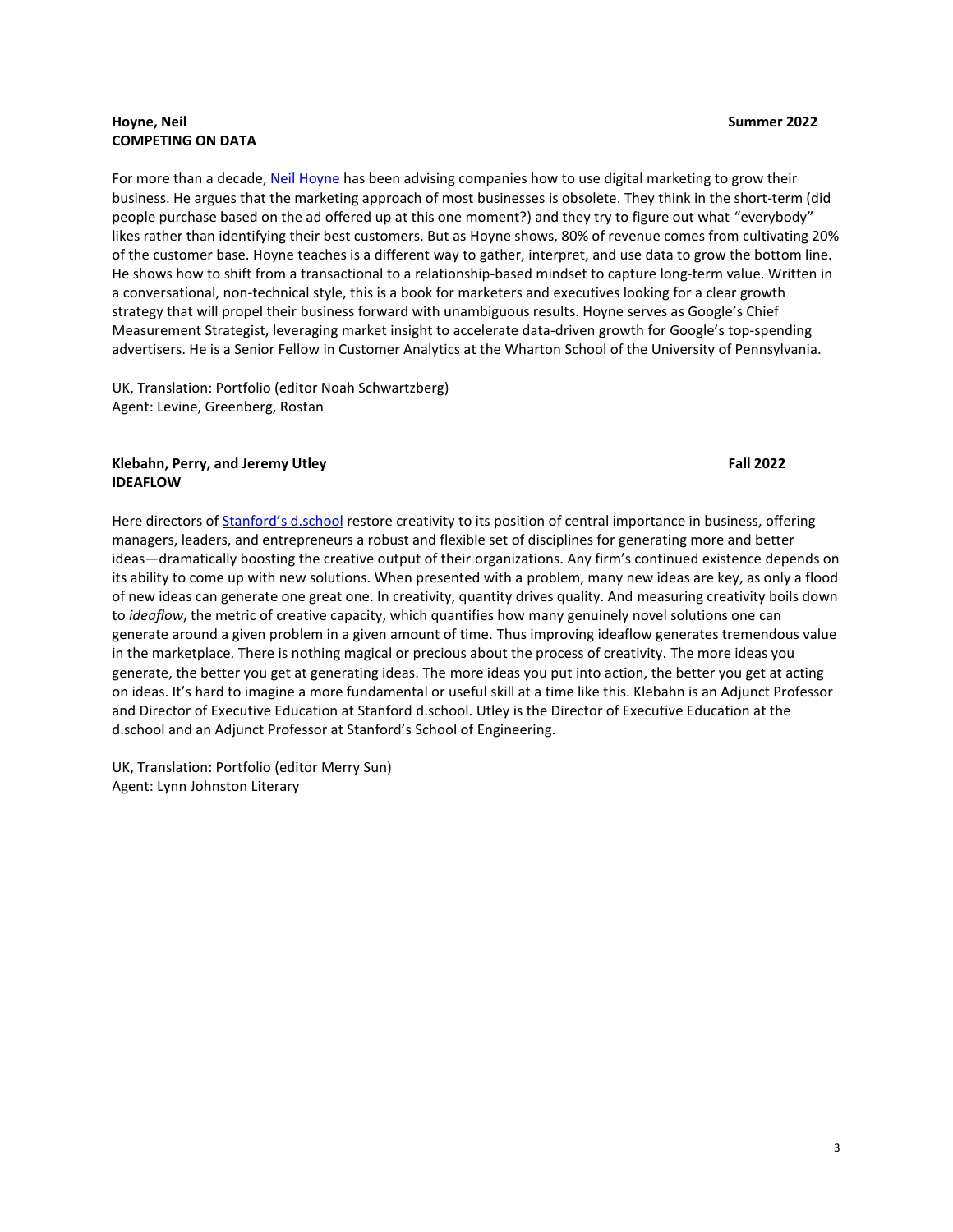#### **Crews, Terry April 2022 STRONG: My Journey**

When it comes to sheer muscle, anyone who has seen [Terry Crews](https://twitter.com/terrycrews) in the show *Brooklyn Nine-Nine* or his movies knows he is strong. Now Crews shares the raw, never-before-told story of his quest to find the true meaning of the word that has defined his life. In *Strong*, he examines six arenas where he desperately sought control—masculinity, religion, money, sex, racism, and friendship—and recounts the setbacks and victories he faced while uprooting toxic masculinity from his psyche and finally confronting his insecurities, painful memories, and limiting beliefs. Only by cultivating self-awareness and vulnerability was he finally able to achieve self-mastery. Crews' journey of transformation offers a model for anyone who considers themselves a "tough guy" but feels unfulfilled, anyone struggling with procrastination or self-sabotage, and anyone who admires Crews for his seeming invincibility.

UK, Translation: Portfolio (editor Leah Trouwborst) Agent: UTA

#### **Dogen, Sam April 2022 BUY THIS, NOT THAT: How to Spend Your Way to Wealth and Freedom**

When it comes to our money, many of us believe that to acquire more we have to spend less. But the truth is that a mindset of skimping and frugality can lead you to miss opportunities for income growth and kill your dreams of early retirement. To live our best life today—while planning for an even better tomorrow—we need to make smarter, not fewer, spending decisions. In *Buy This, Not That*, Sam Dogen shares his strategies for building wealth, no matter how much money you have in the bank. With hard numbers and his signature straight talk, Dogen reveals the spending dos and don'ts for the biggest, and the smallest, purchases of your life. Dogen founded [Financial Samurai](https://www.financialsamurai.com/) in 2009. One of the pioneers of the modern-day FIRE movement, he was previously at Goldman Sachs and Credit Suisse, from which he retired at age 34.

UK, Translation: Portfolio (editor Noah Schwartzberg) Agent: Author c/o Portfolio

#### **Hutchinson, Y-Vonne Feb. 2022 HOW TO TALK TO YOUR BOSS ABOUT RACE: Speaking Up Without Getting Shut Down**

Diversity and inclusion expert [Y-Vonne Hutchinson](https://twitter.com/hutchamachutch) helps organizations from Amazon to Verizon speak more productively about racism and bias and turn talk into action. In this clear and accessible guide, Hutchinson equips employees with a framework to think about race at work, prepares them to have frank and effective conversations with more powerful leaders, helps them center marginalized perspectives, and explains how to navigate power dynamics to get results while avoiding backlash and gaslighting. *How to Talk to Your Boss About Race* is a crucial handbook for moving beyond fear to create change. No matter how much power you have, you can create antiracist change at work. Hutchinson is CEO and founder of *The ReadySet*, a diversity and inclusion training firm.

UK, Translatoin: Portfolio (editor Merry Sun) Agent: Stonesong Press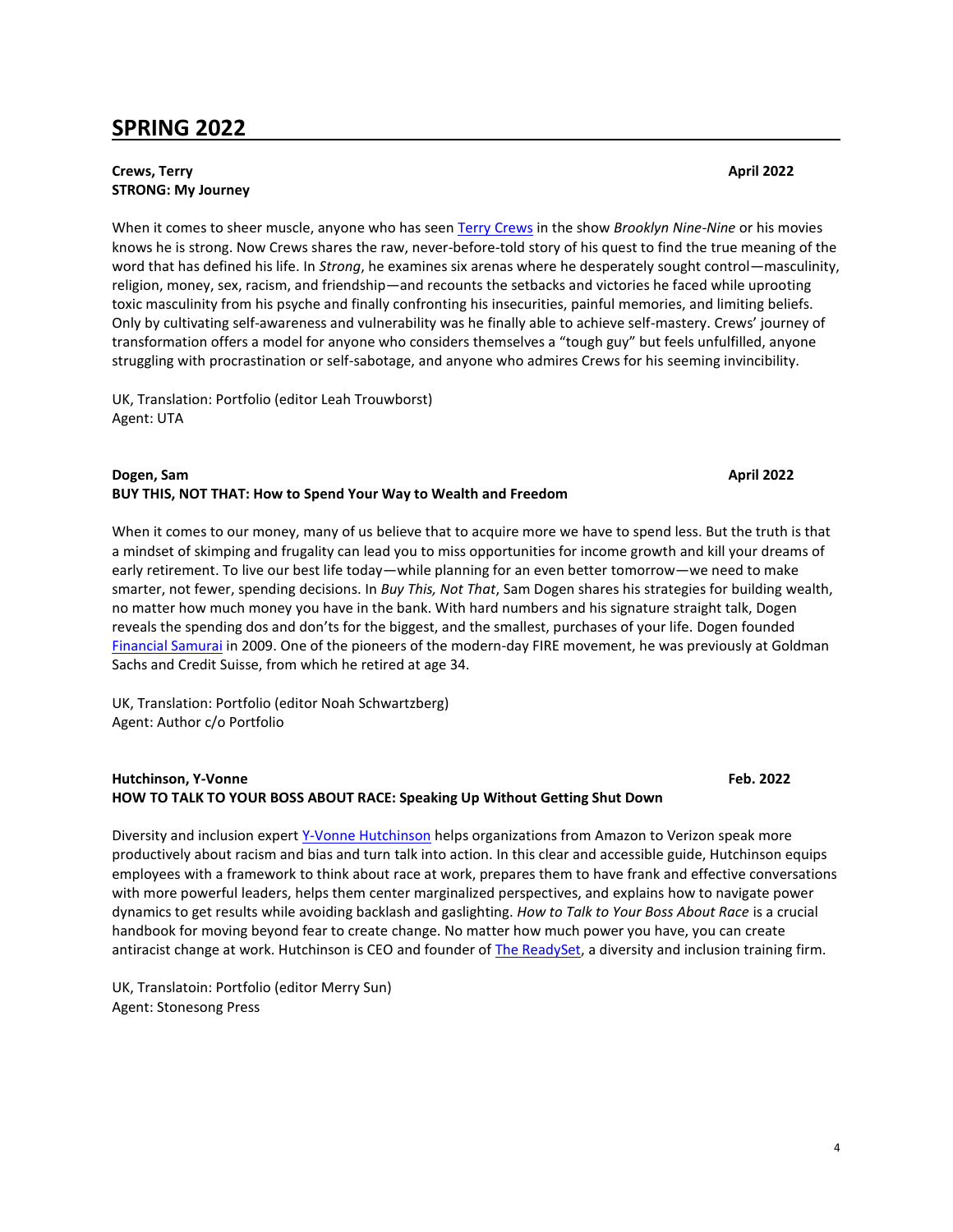#### **Love, Kumiko Feb. 2022 MY MONEY MY WAY: Building a Foundation for Budget Confidence and Transforming Your Financial Life**

Kumiko Love, financial advisor and creator of [The Budget Mom,](https://www.thebudgetmom.com/) inspires and equips you to end the cycle of selfdoubt and make confident money decisions. The truth is you can reach your goals—whether they include becoming debt-free or buying your first home—while creating joyful moments for yourself and your family, and without worrying about every penny you spend. Love knows this better than anyone because she's lived it. Only a few years ago, she struggled to pay her six-figure debt down while making \$24,000 per year as a single mom. Every financial plan she tried failed, so she made one that prioritized her family and her sanity. Today, she's living debtfree in her dream home, which she paid for in cash, and spends stress-free time with her son every day. Love has motivated millions of women to manifest their money dreams. Her revolutionary approach will unlock the secrets of financial abundance so you never have to sweat living your best life ever again.

UK, Translation: Portfolio (editor Helen Healey) Agent: Alive Literary

#### **Oelwang, Jean March 2022 PARTNERING: Forging the Deep Connections that Make Great Things Happen**

[Jean Oelwang](https://twitter.com/JeanOelwang) has been on a decade-long journey to find and nurture relationships with depth and purpose. Deep connections have a profound ripple effect on everything we do, supporting us to achieve more, withstand anything, and amplify impact. Those enduring partnerships are the foundation of a meaningful life as well as the backbone of any successful organization. From hundreds of interviews with sixty great partnerships, ranging from business partners to life partners who have made profound differences in their fields, Oelwang offers new insight into how to build relationships that matter. She identifies the important values that connect great partners, the daily rituals that they use to stay in sync, and the habits that allow them to disagree respectfully and productively. Oelwang is the President and Trustee for [Virgin Unite](https://unite.virgin.com/unite/) and Senior Partner at the [B Team.](https://bteam.org/)

UK, Translation: Optimism Press (editor Merry Sun) Agent: Williams & Connolly

#### **Spalding, General Robert Feb. 2022 WAR WITHOUT RULES: China's Playbook for Global Domination**

For years now, American politicians have made the mistake of expecting the Chinese Communist Party to play by the rules. The truth is that the CCP has only one rule: that in the new warfare anything goes. This no-holds-barred philosophy isn't even a secret—it's laid out in a book that has become China's new *Art of War.* In *War Without Rules,* retired Air Force [Brigadier General Robert](https://www.generalspalding.com/) Spalding takes Americans inside this book of Chinese strategy. *Unrestricted Warfare*, written in the 1990s by two Chinese colonels, argues that there is no sector of life outside the realm of war and offers a guide to using corporate espionage, global pandemics, and trade violations to achieve dominance. Spalding walks readers through the principles of this book, explaining the new philosophy and showing that China has already employed its tactics to gain economic, technological, and military power over the West. More than a vital read for those interested in China, *War Without Rules* is essential reading for anyone from policymakers and diplomats to businessmen and investors—finally waking up to the stealth war. General Spalding is the author of *Stealth War*. He is a former China strategist for the chairman of the Joint Chiefs of Staff and the Joint Staff at the Pentagon, as well as a senior defense official and defense attaché to China.

UK, Translation: Sentinel (editor Bria Sandford) Agent: ICM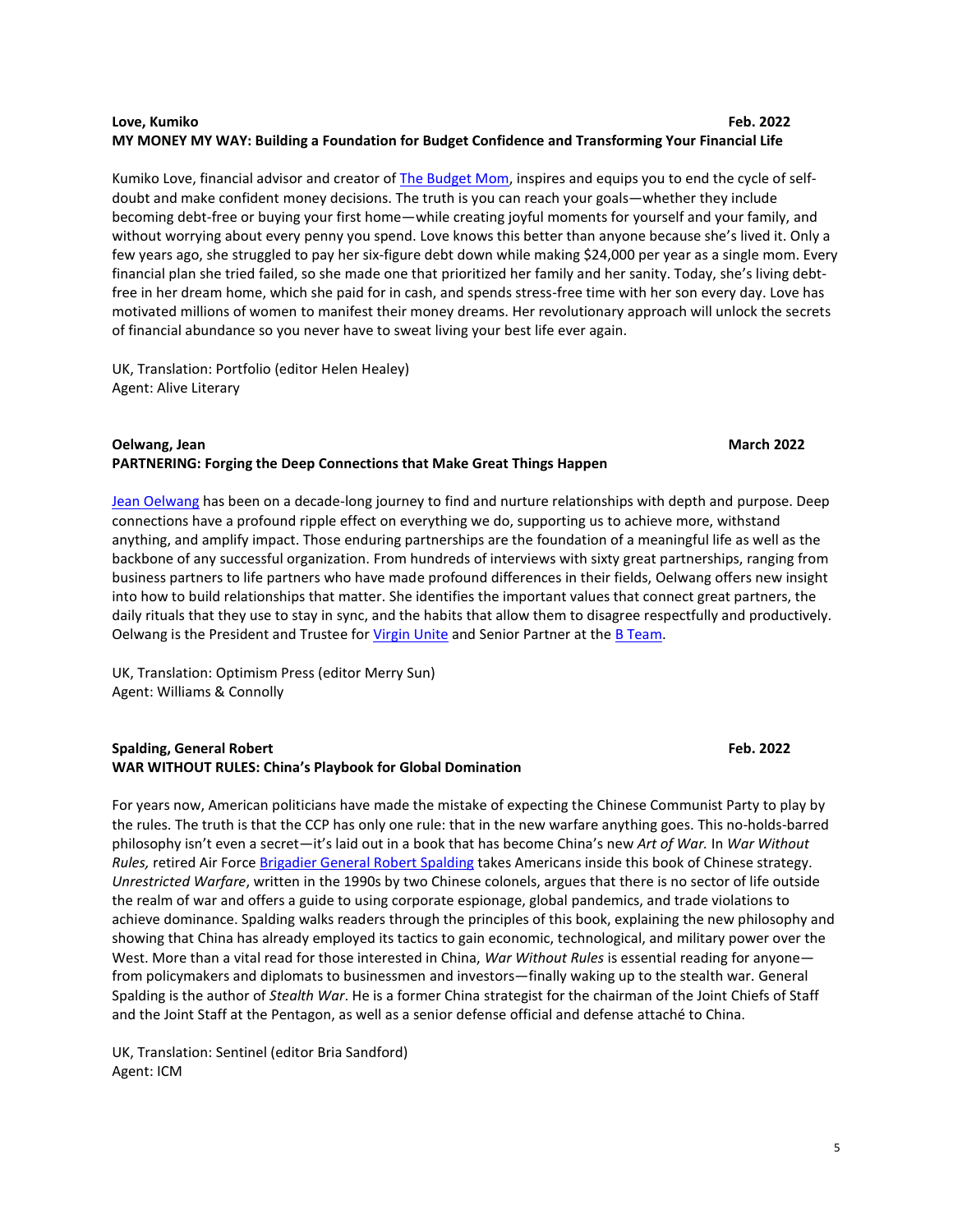#### **Van Edwards, Vanessa Feb. 2022 CUES**

Whether you like it or not, people are going to make snap judgments about your smarts, credibility, talent, and worth. Why not make sure they're good ones? As behavior researcher and bestselling author Vanessa Van [Edwards](https://www.scienceofpeople.com/) shows in *Cues*, you actually have a great deal of control over what others make of you. Even better, you don't need to change who you are or what you value in order to make a better impression. The key is to become fluent in the language of *cues*, or tiny signals that we send to others through our body language, facial expressions, word choice, and vocal inflection. Cues are the difference between being perceived as credible or smarmy, smart or flighty, professional or a complete mess. In *Cues*, you'll learn how to control and interpret these low-res signals that have a massive impact on how you come across to others. Van Edwards is the author of *Captivate*.

UK, Translation: Portfolio (editor Niki Papadopoulos) Agent: LaunchBooks Literary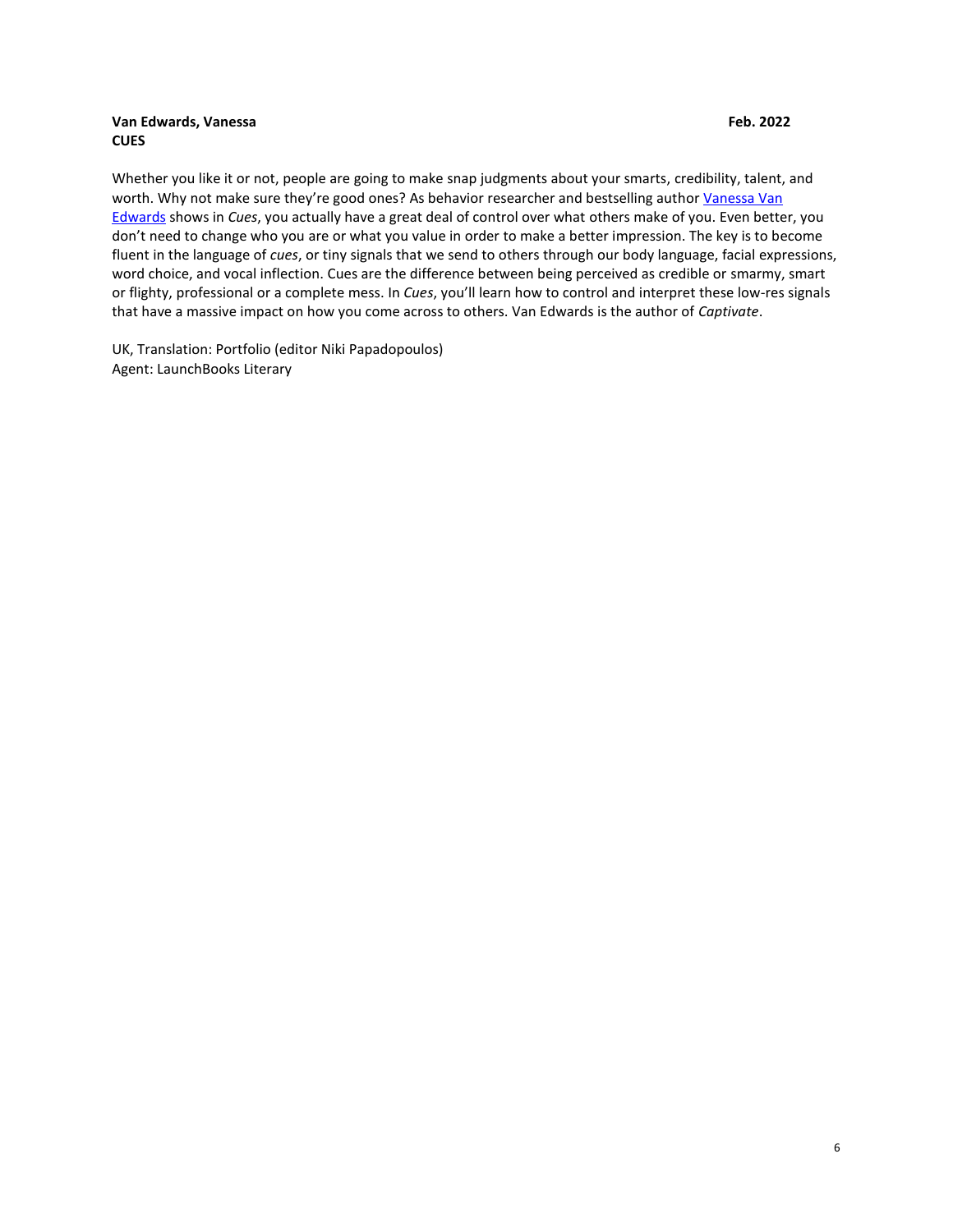# **FALL 2021**



#### **Dell, Michael Sept. 2021 PLAY NICE BUT WIN: A CEO's Journey from Founder to Leader**

This is a riveting account of the three battles waged for Dell Technologies: one to launch it, one to keep it, and one to transform it. For the first time[, Michael Dell](https://twitter.com/MichaelDell) reveals the highs and lows of the company's evolution amid a rapidly changing industry—and his own, as he matured into the CEO it needed. With humor and humility, he recalls the mentors who showed him how to turn his passion into a business; the competitors who became friends, foes, or both; and the sharks that circled, looking for weakness. What emerges is the long-term vision underpinning

his success: that technology is ultimately about people and their potential. More than an honest portrait of a leader at a crossroads, *Play Nice But Win* is a survival story proving that while anyone with technological insight and entrepreneurial zeal might build something great—it takes a leader to build something that lasts. Dell is chairman and chief executive officer of [Dell Technologies.](https://www.delltechnologies.com/)

UK, Translation: Portfolio (editor Trish Daly) Agent: UTA Vietnamese: Ecoblader

#### **Doerr, John Oct. 2021 SPEED AND SCALE: An Action Plan for Solving Our Climate Crisis Now**

What if we brought the techniques of today's most powerful, efficient, and innovative companies to bear on climate change? *Speed and Scale* offers a global plan for cutting emissions and reaching net zero by 2050, powered by objectives and key results (OKRs). Simple yet powerful OKRs have scaled ideas into movements that changed the world, proven by organizations like Google and the Bill & Melinda Gates Foundation. Using the most aggressive targets put forth by scientists and experts[, John Doerr](https://www.kleinerperkins.com/people/john-doerr/) identifies OKRs for the five sectors most responsible for emissions and key accelerants to make solutions scale with all possible speed. The book features case studies and exclusive interviews with leaders like Bill Gates and Al Gore alongside entrepreneurs and scientists. This book is for a new generation of entrepreneurial leaders with a plan, tools, and science on their side—and no more time to waste. An acclaimed venture capitalist, Doerr is the chairman of Kleiner Perkins and the author of *Measure What Matters*. He serves on the board of the Obama Foundation and ONE.org.

Translation: Portfolio (editor Trish Daly) Agent: Carol Mann Agency UK: Penguin Business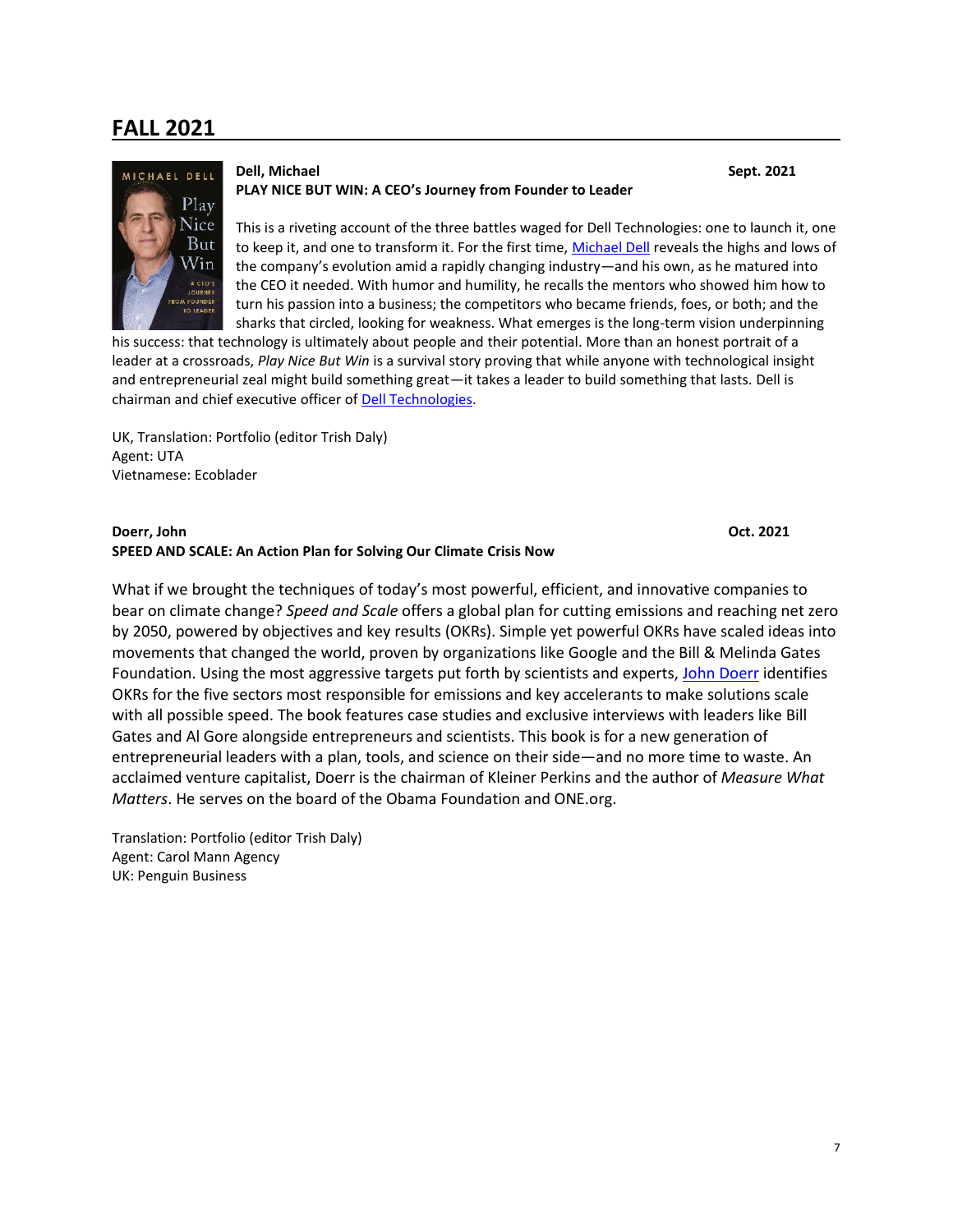#### **Holiday, Ryan Sept. 2021 COURAGE IS CALLING**

This is the first in a new four-book series—modeled in the same accessible and beloved style of [Ryan Holiday](https://ryanholiday.net/)'s bestselling *The Obstacle is the Way, Ego is the Enemy*, and *Stillness is the Key*—bringing each of the four cardinal virtues of Stoicism to an audience that is crying out for them. In *Courage is Calling*, Holiday breaks down the elements of fear, an expression of cowardice; the elements of courage, an expression of bravery; and lastly, the elements of heroism, an expression of valor. Through engaging stories about historic and contemporary leaders, he shows how to conquer fear and practice courage in your daily life. In a world in which fear runs rampant—when people would rather stand on the sidelines than speak out against injustice, go along with convention than bet on themselves, and turn a blind eye to the ugly realities of modern life—we need courage more than ever. We need the courage of whistleblowers and risk takers. We need the courage of activists and adventurers. We need the courage of writers who speak the truth—and the courage of leaders to listen. Holiday is also the author of *Lives of the Stoics* and *The Daily Stoic*, as well as *Perennial Seller, Growth Hacker Marketing*, and others.

Translation: Portfolio (editor Niki Papadopoulos) Agent: Level Five Media UK: Profile; German: Finanzbuch; Italian: Hoepli; Korean: Dasan; Portuguese (B): Intrinseca



#### **Knee, Jonathan A. Sept. 2021 THE PLATFORM DELUSION: Who Wins and Who Loses in the Age of Tech Titans**

Here Jonathan Knee explains what really makes the biggest tech companies work: a surprisingly disparate portfolio of structural advantages buttressed by shrewd acquisitions, strong management, lax regulation, and often, encouraging the myth that they are invincible to discourage competitors. By offering fresh insights into the true sources of strength and very real vulnerabilities of these companies, *The Platform Delusion* shows how investors, existing businesses, and startups might value them, compete with them, and imitate them. The book

demystifies the success of the biggest digital companies in sectors from retail to media to software to hardware, offering readers what those companies don't want everyone else to know. Knee is the author of *The Accidental Investment Banker*, *The Curse of the Mogul*, and *Class Clowns*.

UK, Translation: Portfolio (editor Merry Sun) Agent: Levine, Greenberg, Rostan Korean: Chungrim



#### **Lavingia, Sahil Oct. 2021 THE MINIMALIST ENTREPRENEUR: How Great Founders Do More With Less**

This is the manifesto for a new generation of entrepreneurs who would rather build great companies than big ones. [Sahil Lavingia](https://sahillavingia.com/) left his position as the second hire at Pinterest to chase his own dream of founding a billion-dollar company. His startup, [Gumroad,](https://gumroad.com/) was growing quickly and raising venture capital easily. Until one quarter, when growth faltered, and everything crumbled. But Lavingia rebuilt Gumroad from the ground up. In contrast to the waste and hypergrowth-for-growth's sake mentality that characterized his first attempt, he became a

minimalist entrepreneur. Weaving together his own experience at Gumroad with stories of other likeminded companies, he offers a new roadmap for entrepreneurs choosing to grow meaningfully over growing unsustainably.

UK, Translation: Portfolio (Merry Sun) Agent: Writers House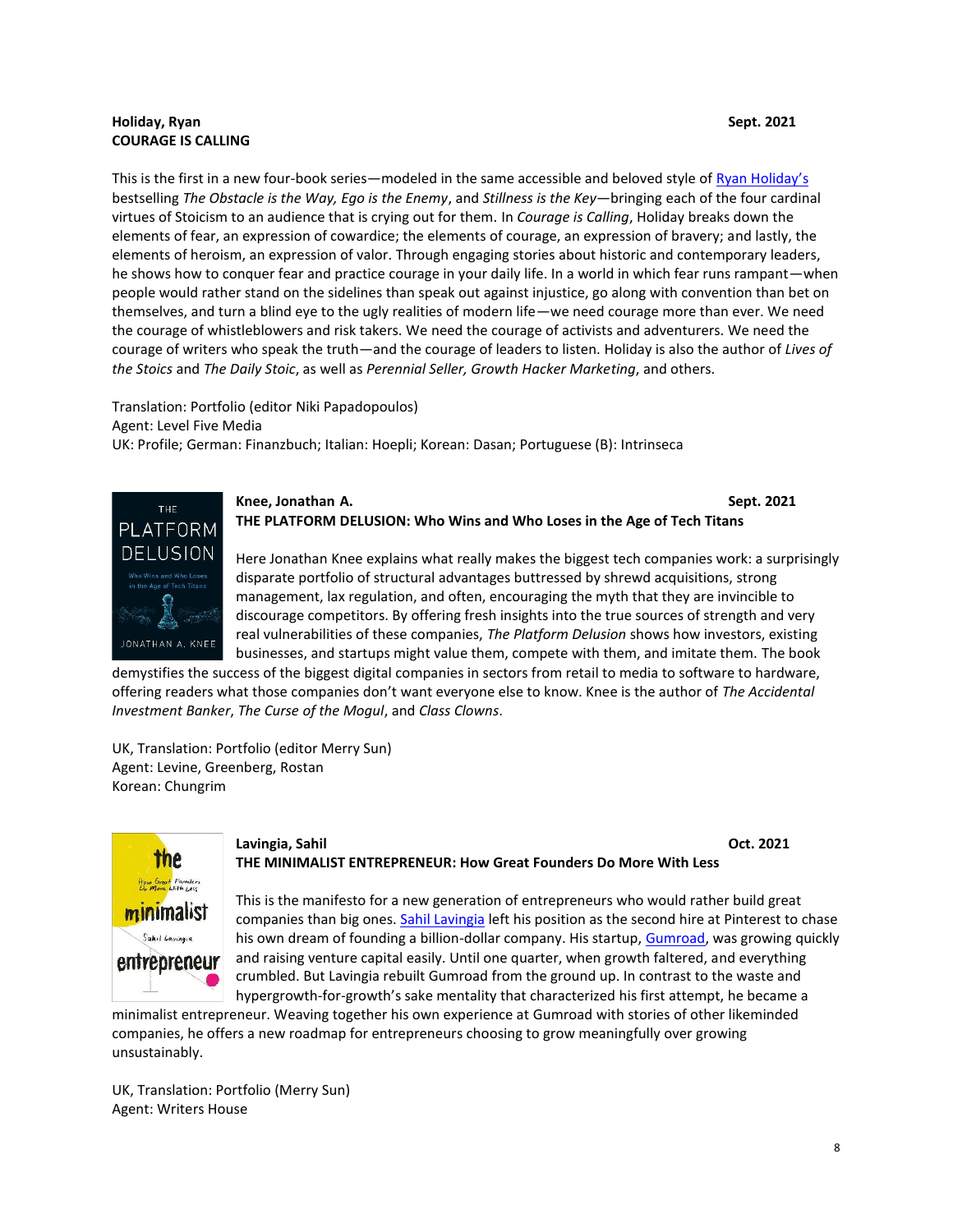

**GENERAL STANLEY McCHRYSTAL** & ANNA BUTBICO  $\sqrt{11111777}$  **McChrystal, General Stanley Oct. 2021 RISK: A User's Guide**

*Risk: A User's Guide* offers a new system to detect and respond to risk. Instead of defining risk as a force to predict, [General Stanley McChrystal](https://www.mcchrystalgroup.com/) shows that there are in fact ten dimensions of control we can adjust at any given time. By closely monitoring these controls, we can maintain a healthy Risk Immune System that allows us to anticipate, identify, analyze, and act upon the ever-present possibility that things will not go as planned. Drawing on examples from military history to the business world, and offering practical exercises to improve preparedness,

McChrystal illustrates how these ten factors are always in effect, and how by considering them, individuals and organizations can exert mastery over every sort of risk that they might face. McChrystal retired in July 2010 as a four-star general in the U.S. Army. He is the author of *Team of Teams, Leaders,* and *My Share of the Task*.

Translation: Portfolio (editor Noah Schwartzberg) Agent: Javelin Group UK: Penguin Business



#### **Michalowicz, Mike Sept. 2021 GET DIFFERENT: Marketing That Can't Be Ignored!**

Many business owners are frustrated because they feel invisible in a crowded marketplace. They know they are better than their competitors, but when they focus on that fact, they get little in return. That's because, to customers, better is not actually better. Different is better. And those who market differently, win. In his new marketing book[, Mike Michalowicz](https://mikemichalowicz.com/) offers a proven method to position your business, service, or brand to get noticed, attract the best prospects, and convert those opportunities into sales. Told with the same humor and straight-

talk that's gained Michalowicz an army of ardent followers, with actionable insights drawn from stories of real life entrepreneurs, this book lays out a simple, doable system. Michalowicz is the bestselling author of *Profit First*, *Clockwork*, and *Fix This Next,* among others.

UK, Translation: Portfolio (editor Noah Schwartzberg) Agent: Author c/o Portfolio

#### **Nooyi, Indra Sept. 2021 MY LIFE IN FULL: Work, Family, and Our Future**

[Indra Nooyi](https://twitter.com/IndraNooyi) is a business tycoon like no other. At a time when women, especially women of color, had limited access to the C-suite, Nooyi showed the world that women have a place at the top. Now, Nooyi wants to help more women, particularly working mothers, secure leadership positions. In this profound, deeply personal memoir, you'll read about Nooyi's journey from Madras, India, to Yale University, to her first consulting job at Booz Allen Hamilton, and finally, to the C-suite of PepsiCo. Alongside these stories of triumph, Nooyi also recounts the sacrifices that her family had to make so Nooyi could be both a CEO and a mother. Nooyi argues that modern workplaces are still designed for men and single-earner households, and she presents a six-point plan for creating a workplace that prioritizes family and empowers women. *My Life in Full* is a rallying cry for women at every stage of their careers, and a manifesto for change for every corporate executive and policy leader.

Translation: Portfolio (editor Niki Papadopoulos) Agent: Williams & Connolly

UK: Piatkus; India: Hachette India; Chinese (cc): Linking; Chinese (sc): CITIC; French: Fayard; Korean: Korea Economic Daily & Business; Portuguese (B): Alta; Russian: Eksmo

9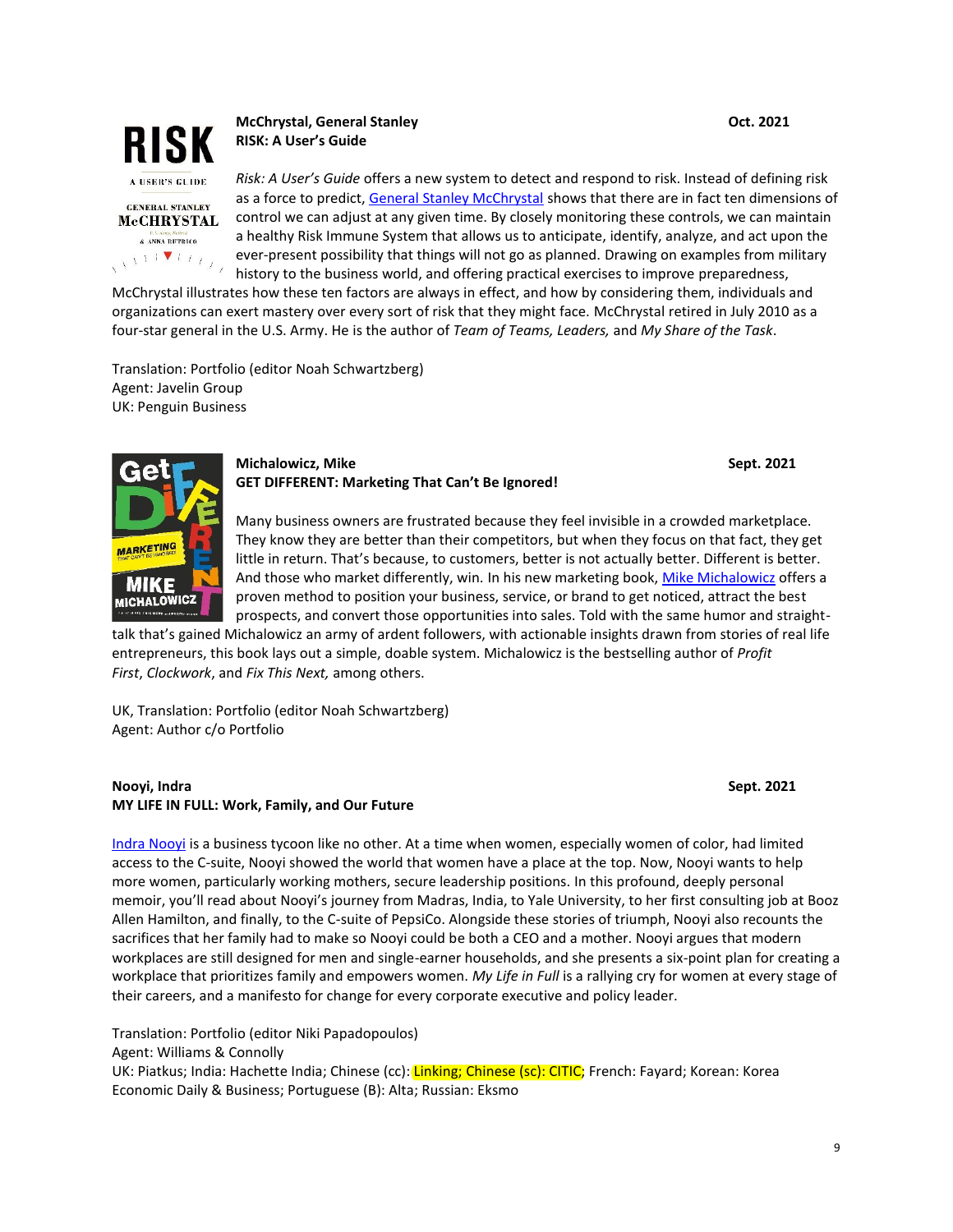

### **Pfeifer, Joseph Sept. 2021 ORDINARY HEROES: A Memoir of 9/11**

When Chief Joe Pfeifer led his firefighters to investigate an odor of gas in downtown Manhattan on the morning of 9/11/01, he had no idea that his life was about to change forever. A few moments later, he watched the first plane crash into the World Trade Center. Pfeifer, the closest FDNY chief to the scene, spearheaded rescue efforts on one of the darkest days in American history. *Ordinary Heroes* is the unforgettable and intimate account of what he witnessed at Ground Zero on that day and the days that followed. This gripping narrative gives

way to resiliency and a determination that permanently reshapes Pfeifer, his fellow firefighters, NYC, and America.

UK, Translation: Portfolio (editor Bria Sandford) Agent: Queen Literary



#### **Stulberg, Brad Sept. 2021 THE PRACTICE OF GROUNDEDNESS: A Transformative Path to Success That Feeds—Not Crushes—Your Soul**

High achievement comes at a cost. For many of us, angst, restlessness, frayed relationships, burnout, and even substance abuse are unwanted side effects of an obsession with outward achievement and one-upmanship, against both self and others. When suffering from this "heroic individualism," the high of occasional wins sustains you for a while. But ultimately, when your best-laid plans fail, you face unforeseen obstacles, or when lasting satisfaction

proves elusive, you feel aimless and struggle. Here [Brad Stulberg](https://www.bradstulberg.com/) shares a new model for success that defies our "never enough" culture. At the heart is groundedness—a practice that values presence over rote productivity, accepts that progress is nonlinear, and prioritizes long-term values and fulfillment over short-term gain. Ultimately, groundedness produces a firm and unwavering sense of self, one from which deep and enduring, not shallow and superficial, success can be found. Stulberg is the coauthor of *Peak Performance* and *The Passion Paradox*.

UK, Translation: Portfolio (editor Niki Papadopoulos) Agent: DeFiore & Company



#### **West, Tessa Jan. 2022 JERKS AT WORK: Toxic Coworkers and What to Do About Them**

Have you ever watched a coworker charm the pants off management while showing a competitive, Machiavellian side to the lower ranks? Those Kiss-Up/Kick-Down coworkers don't hesitate to throw peers under the bus, but their bosses are oblivious to their bad behavior. What to do? In *Jerks at Work*, [Tessa West](https://twitter.com/TessaWestNYU) draws on a decade of original research to profile classic workplace archetypes, including the Gaslighter, the Bulldozer, the Credit-Stealer, and the Micromanager, and gives advice to anyone who has ever cried in a bathroom stall at the

office. West digs deep into the inner workings of each bad apple, exploring their motivations and insecurities, and she offers clever strategies for stopping each type of jerk in their tracks. This is the playbook that you wish you didn't need but you'll always turn to—and the answer to your endless "how to deal with a terrible boss" Google searches. West is a professor of social psychology at New York University.

Translation: Portfolio (editor Leah Trouwborst) Agent: Inkwell Management UK: Ebury Edge; Korean: Munhakdongne; Russian: MIF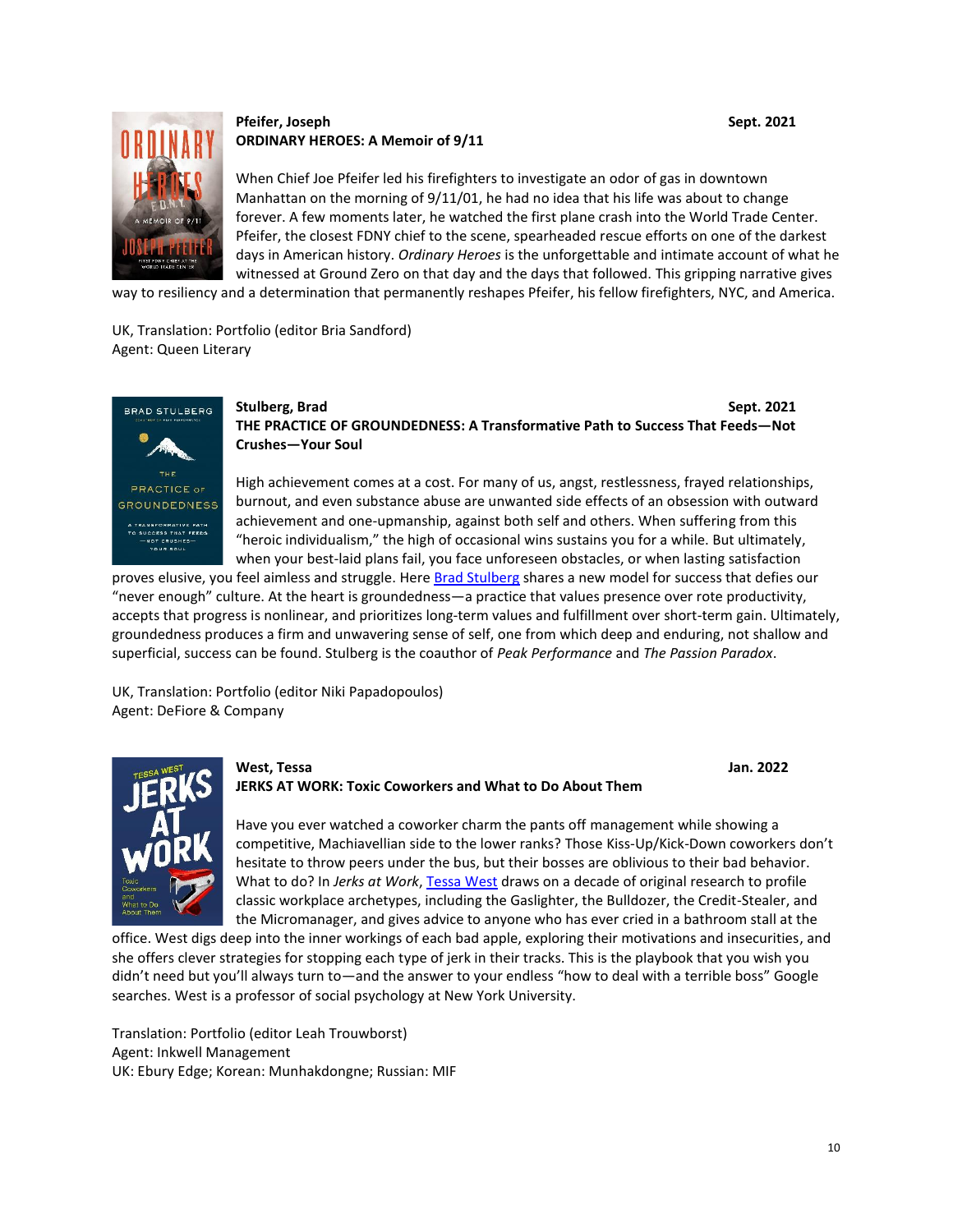## **SUMMER 2021**



#### **Bédat, Maxine June 2021 UNRAVELED: The Life and Death of a Garment**

*Unraveled* shows us the people and goods at the mercy of our global economy—and how disturbingly fragile it is. Sustainable fashion expert [Maxine Bédat](https://twitter.com/maxinebedat) tracks the iconic American pair of jeans from the beginning of its life to its end. A Texas cotton farm struggles to get by without relying on fertilizers that poison the earth. Dying and weaving factories in China pump chemicals banned in the West into waterways used to irrigate farms. In Bangladesh and Sri Lanka, rickety factories crammed with women working for illegally low wages produce

garments as efficiently as machines. Back in America, our jeans travel through Amazon warehouses in suburban America to a Brooklyn landfill—or they get shipped around the world again to secondhand markets and trash heaps in Ghana. In a journey that loops around the world, creating a dizzying amount of waste and leaving a trail of human and environmental destruction in its wake, *Unraveled* shows us the story behind our clothes, weaving together the stories of modern clothing with the details of the people who make it, to produce a richly researched portrait of our global marketplace—and what it's costing us. Bédat is the founder and director of the New Standard Institute at New York University, a center dedicated to establishing alternatives to current supply and production chains.

UK, Translation: Portfolio (editor Merry Sun) Agent: Cheney Agency Chinese (sc): CITIC; Ukrainian: Yakaboo



#### **McLoughlin, Elizabeth Cronise July 2021 BECOMING HEROINES: Unleashing Our Power for Revolution and Rebirth**

Women who move up the corporate ladder do what they must to survive: silence their instincts, capitulate, accommodate, smile, compete with other women, and reinforce the patriarchy upon others. But with revolution in the air, female leaders are choosing to fight back against the broken system they once accepted. This book is their guide to becoming agents for change, starting by healing internalized trauma and recognizing the cognitive biases they've absorbed by osmosis. [Elizabeth Cronise McLaughlin](https://twitter.com/ECMcLaughlin) runs wildly popular executive coaching and

leadership programs for women willing to undergo the deep inner transformation that precedes any outer change. Here she guides brave readers on an intensely personal journey to find their long-buried voices. This book is a must-read for any female leader ready to effect personal and institutional change. McLaughlin is the CEO of Gaia Project Consulting and the Founder o[f The Gaia Project for Women](https://gaialeadershipproject.com/)'s Leadership.

UK, Translation: Portfolio (editor Leah Trouwborst) Agent: Wendy Sherman Associates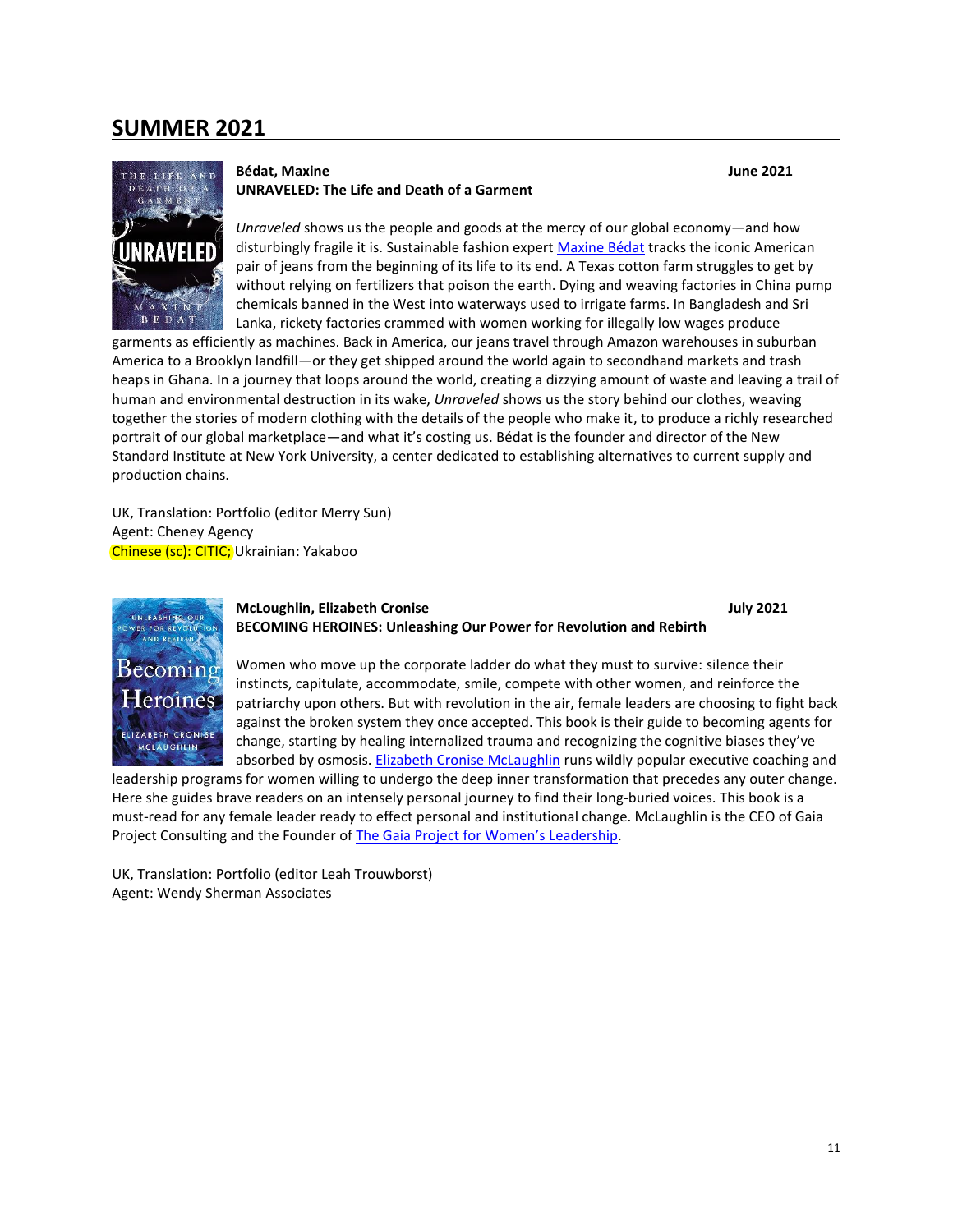## **Montañez, Richard P. June 2021 FLAMIN' HOT: The Incredible True Story of One Man's Rise from Janitor to Top Executive**



The cult favorite snack Flamin' Hot Cheetos would never have existed save for the entrepreneurial thinking of a Frito Lay janitor name[d Richard Montañez.](https://twitter.com/RPMontanez) After a broken machine on the assembly line spit out a batch of plain Cheetos, Montañez scooped them up, took them home, and seasoned them with chili powder and lime juice. It took weeks of experimenting and testing—and an incredibly risky direct call to the company's CEO, breaking with protocol—to launch what become a billion-dollar idea. In *Flamin' Hot*, through twelve

core lessons on entrepreneurial thinking and initiative, Montañez carves a new path to the American Dream for anyone without connections, formal education, or money, weaving in stories from his journey from migrant labor camp in Southern California to the executive office of PepsiCo. Today, Montañez is the Vice President of Multicultural Sales & Community Activation for PepsiCo North America. His life story is the subject of a forthcoming biopic from Fox Searchlight Films, directed by actor Eva Longoria.

UK, Translation: Portfolio (editor Leah Trouwborst) Agent: Dupree, Miller & Associates Japanese: Kanki; Spanish: PRH Grupo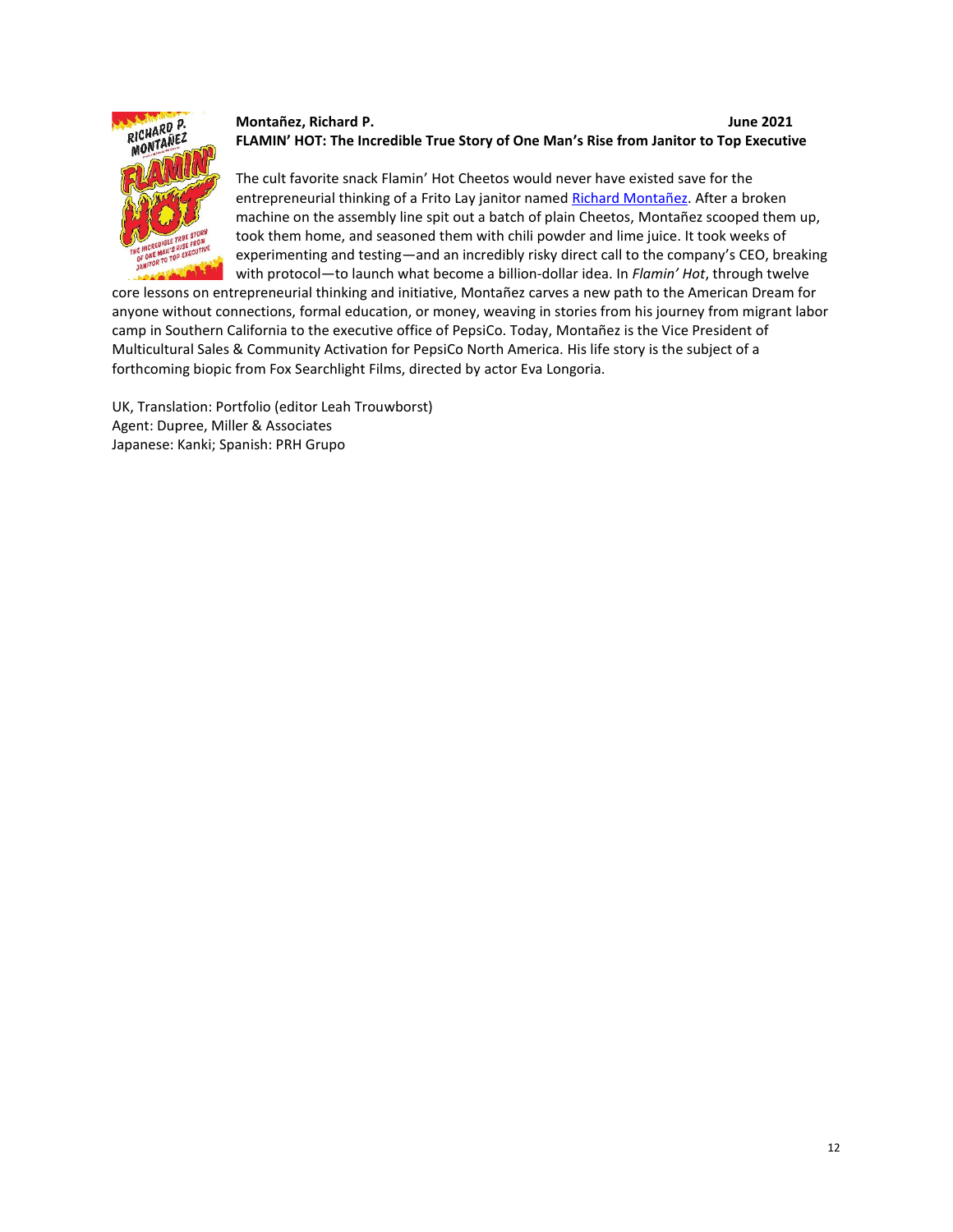# **SPRING 2021 HIGHLIGHTS**



#### **Bennett, Ellen Marie April 2021 DREAM FIRST, DETAILS LATER: How to Quit Overthinking and Make It Happen**

You don't need a detailed plan to make your dream a reality. You just need to start before you're ready. This fun, illustrated guidebook will hold your hand tightly as you push aside analysis paralysis and dive into action, teaching you every creative problem-solving technique to handle crises as they arise. Whether you want to start a multi-million-dollar company or just pilot a risky idea, you'll learn how to transition from the "flying by the seat of your pants" stage to the "well-oiled machine" stage. Ellen Bennett is the founder and CEO o[f Hedley & Bennett,](https://www.hedleyandbennett.com/)

an apparel company that specializes in premium chef aprons.

UK, Translation: Portfolio (editor Leah Trouwborst) Agent: Gernert Co. Chinese (cc): Business Weekly; Vietnamese: 1980 Books



#### **Fontana, Ash May 2021 THE AI-FIRST COMPANY: How to Compete and Win with Artificial Intelligence**

We are in a new era of technology—the intelligence era—and with that comes a new type of business: the AI-first company. These companies collect valuable data from day one and use that data to train predictive models that automate work. AI-first companies are faster and more efficient, and they will dominate industries more completely than ever before. But to get it right, first you need to know how to build it. *The AI-First Company* is for real businesses, with real budgets, teaching the strategies and tactics needed to implement a predictive model with

minimal resources. If the last decade was about getting AI to work in the lab, this one will be about getting AI to work for people, business, and society. It's not about building the right software; it's about building the right AI. Among the most recognized early-stage investors in the world, [Ash Fontana](https://ashfontana.com/) is Managing Director of the first investment fund focused on AI, [Zetta.](https://www.zettavp.com/) He was the first investor in category-defining AI companies (Kaggle, Domino, and Invenia) and is renowned for coining such ubiquitous terms as "AI-first companies," "systems of intelligence," and the "virtuous loop" of self-learning systems.

UK, Translation: Portfolio (editor Noah Schwartzberg) Agent: Levine, Greenberg, Rostan Chinese (sc): China Science & Technology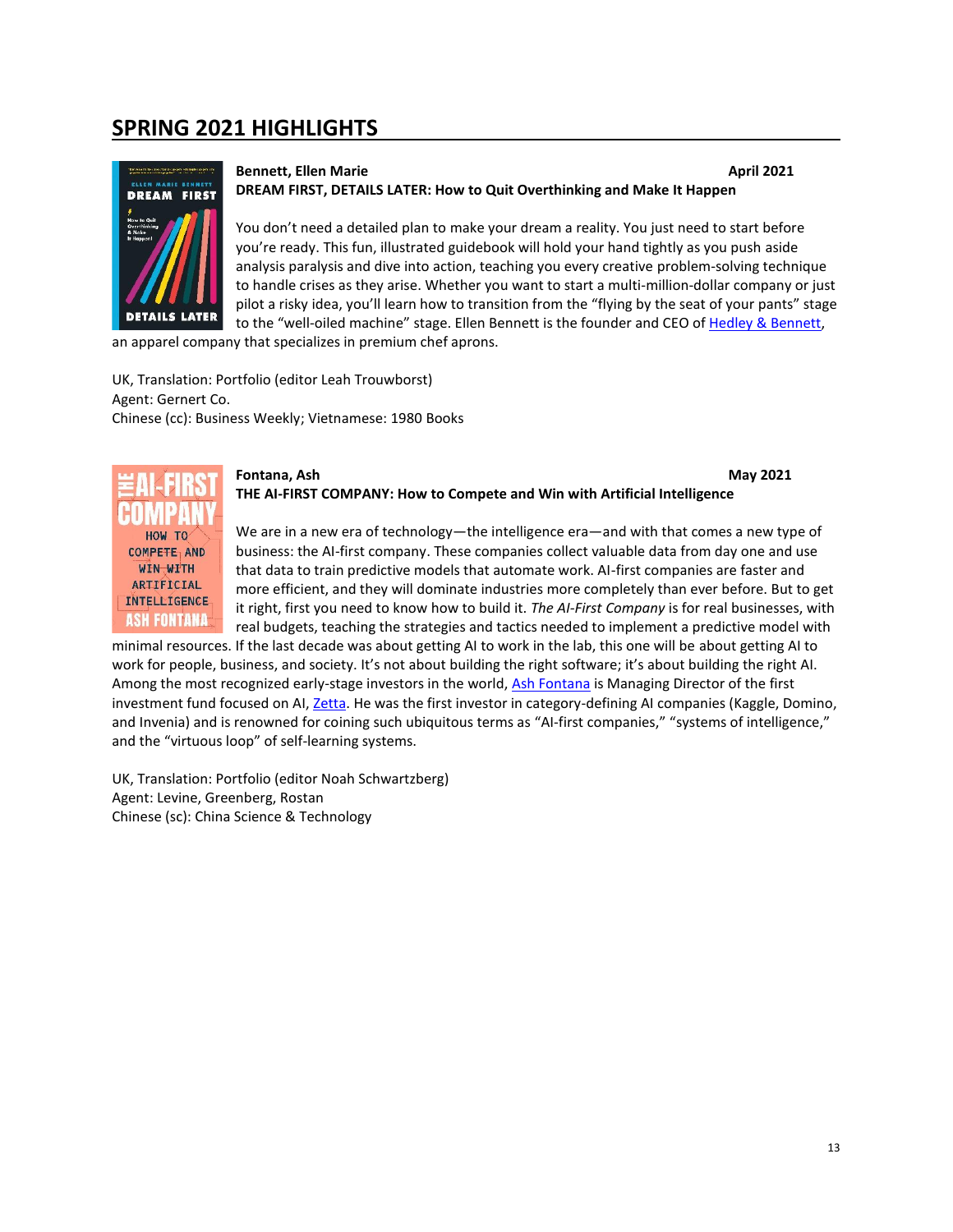

#### **Milkman, Katy; foreword by Angela Duckworth <b>May** 2021 **HOW TO CHANGE: The Science of Getting from Where You Are to Where You Want to Be**

It's easy to effect short-term change in your life, but it's really hard to change for good. Fortunately, there is a solution. Drawing on her groundbreaking research in the field of behavioral psychology, Katy [Milkman](http://www.katherinemilkman.com/) shares a toolkit that will help you change your behavior, and your life, for good, no matter your goal. Through case studies, engaging stories, and research from companies like Google and 24 Hour Fitness, Milkman teaches how setting the right intentions can alter the course of your success. Whether you're a manager, coach, or

teacher looking to help others create positive change in their lives, or you're struggling to kick bad behaviors yourself, *How to Change* offers a blueprint for making it happen and making it stick. Milkman is a Professor at The Wharton School at the University of Pennsylvania. She has consulted for institutions such as Google and the US Department of Defense, and her behavioral change research is regularly featured in major media outlets.

Translation, excluding complex and simplified Chinese, Japanese: Portfolio (editor Niki Papadopoulos) Agent: ICM/Sagalyn

UK: Vermilion; Arabic: Dar Altanweer; Dutch: Business Contact; Greek: Dioptra; Italian: Oscar/Mondadori; Korean: RH Korea; Portuguese (B): Objetiva; Romanian: Lifestyle; Russian: MIF; Spanish: Planeta; Thai: B2S; Vietnamese: Ecoblader



### **Newport, Cal March 2021 A WORLD WITHOUT EMAIL: Reimagining Work in an Age of Communication Overload**

Do you feel like email consumes all your time? Does your company communicate almost entirely through email, even though everybody hates it? Do you daydream about setting a permanent out-of-office message, only to have the ping of a new email disrupt those daydreams? Productivity expert [Cal Newport](https://www.calnewport.com/) has heard your prayers and seen your 2:00 AM emails, and he has a solution. *A World Without Email* provides actionable ways for companies to revolutionize and improve office communication. If companies are serious about increasing

productivity and becoming hypercompetitive in the marketplace, they need to let employees do their jobs. That means leaving email behind and implementing more sophisticated and intuitive forms of communication. Utilizing an array of case studies from various businesses, Newport shows how to create a better, smarter, higherfunctioning workplace. He is the bestselling author of *Digital Minimalism, Deep Work*, and others.

Translation: Portfolio (editor Niki Papadopoulos)

Agent: DeFiore & Co.

UK: Penguin Business; Chinese (cc): China Times; Chinese (sc): Ginkgo Beijing; Dutch: Business Contact; German: Redline; Hungarian: HVG; Japanese: Hayakawa; Korean: Sejong; Mongolian: Arvis Portuguese (B): Alta; Portuguese (P): Actual; Romanian: Publica; Russian: MIF; Thai: B2S